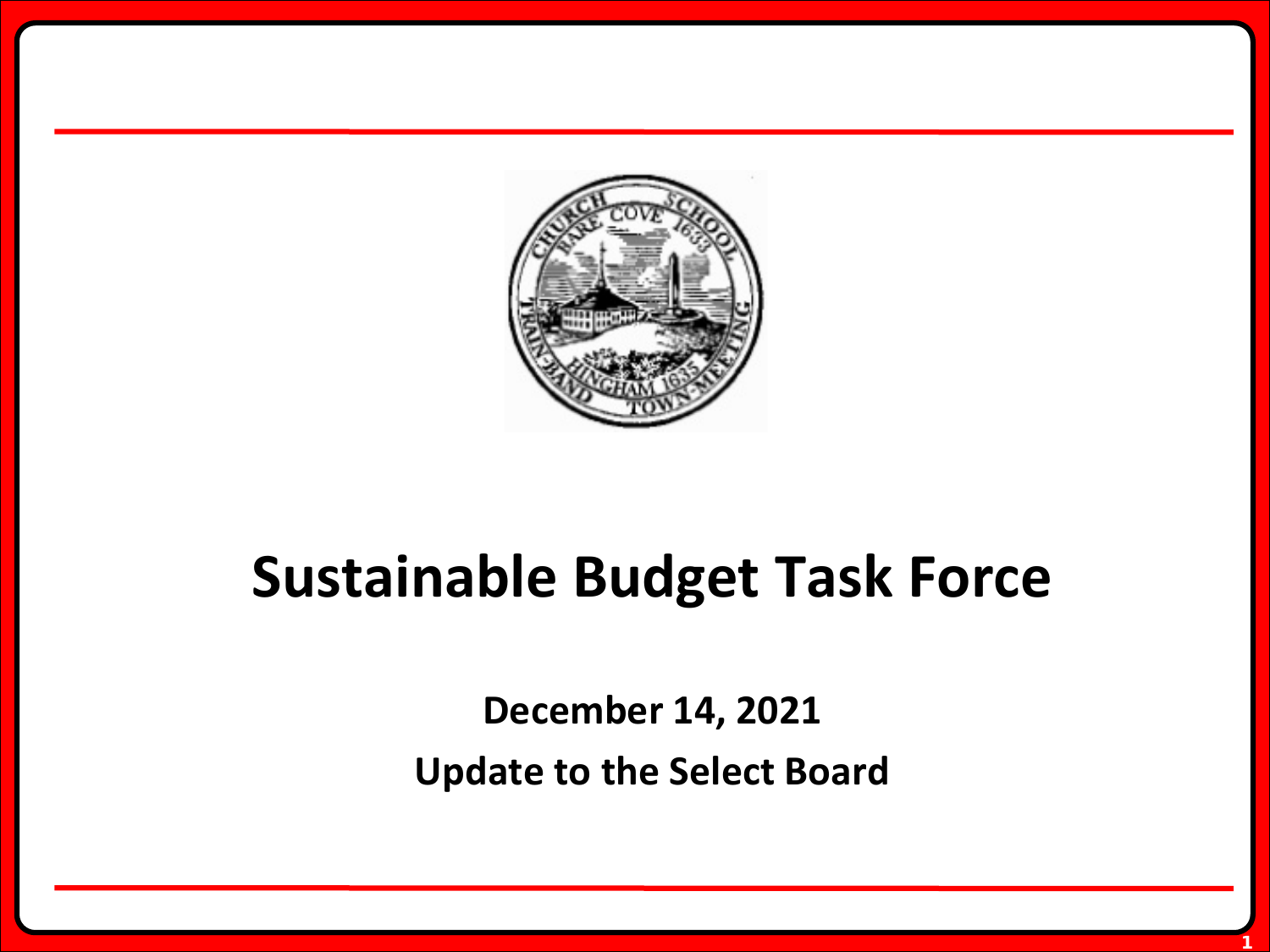### **Context and Charge**



- **Increased service demands outpacing revenue growth**
- **Need for longer-term sustainable financial planning**
- **Must balance increased investment in services/capital with impact on taxpayers**
- **Town lacks means to fully fund budget beyond FY22**
	- **FY22 budget balanced with \$5M in one-time funds**
	- **Preliminary FY23 forecast suggests a \$7M deficit**
- **Task Force formed to assess future needs and explore revenue opportunities (including a potential operational override) to balance FY23-27 budgets**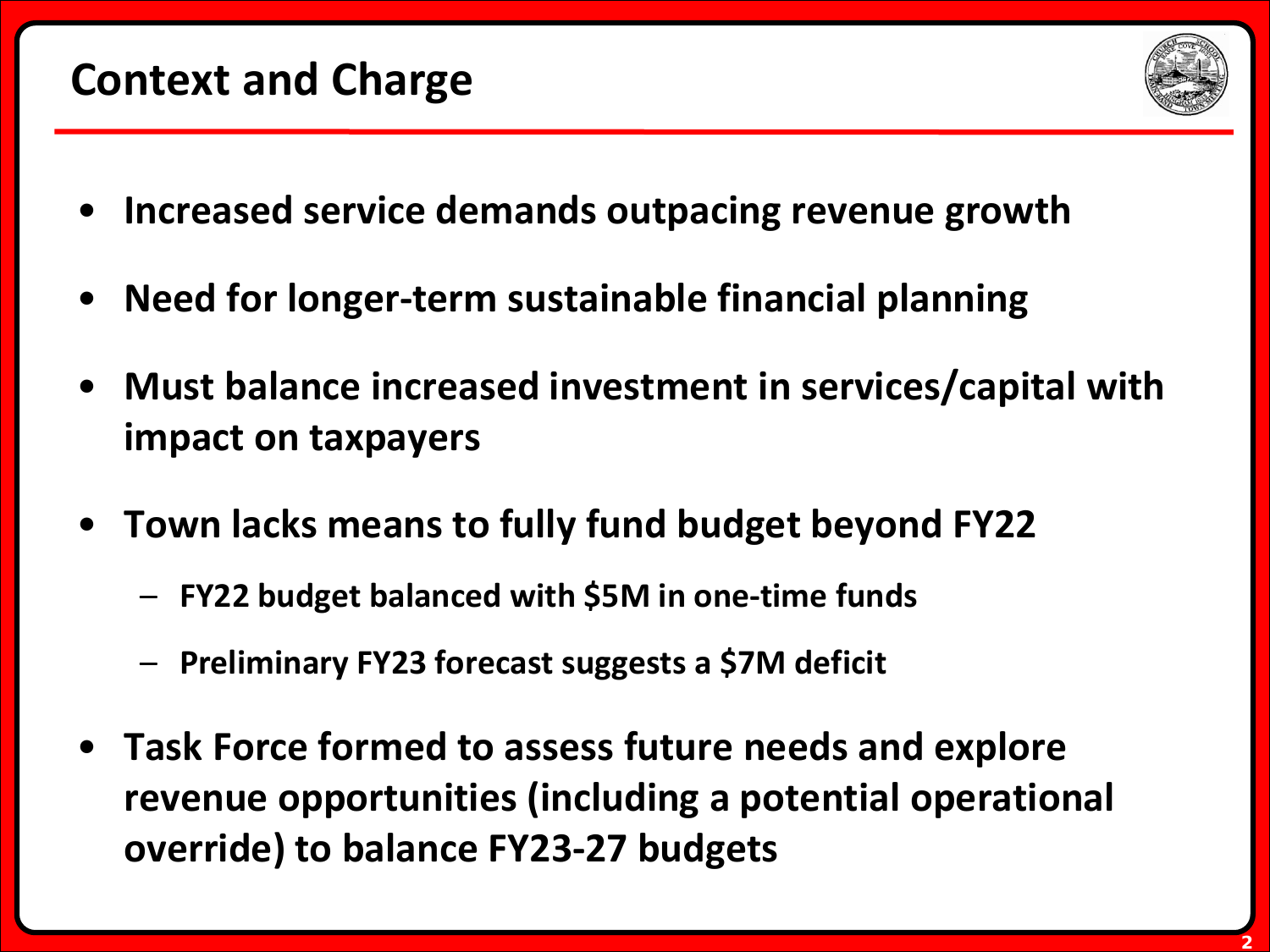# **Progress Since 11/16 Update**



- **1. Continue to research potential non-tax revenue sources**
	- **Explore real estate transfer fee on buyers**  $\rightarrow$  **potential ATM warrant article**
- **2. Research examples of towns with budget allocation by revenue percentage**
- **3. Analyze budget growth, population, school enrollment, income trends, and metrics**
- **4. Discuss strategies to control personnel costs**
- **5. Review preliminary FY23 budget forecast and projected deficit**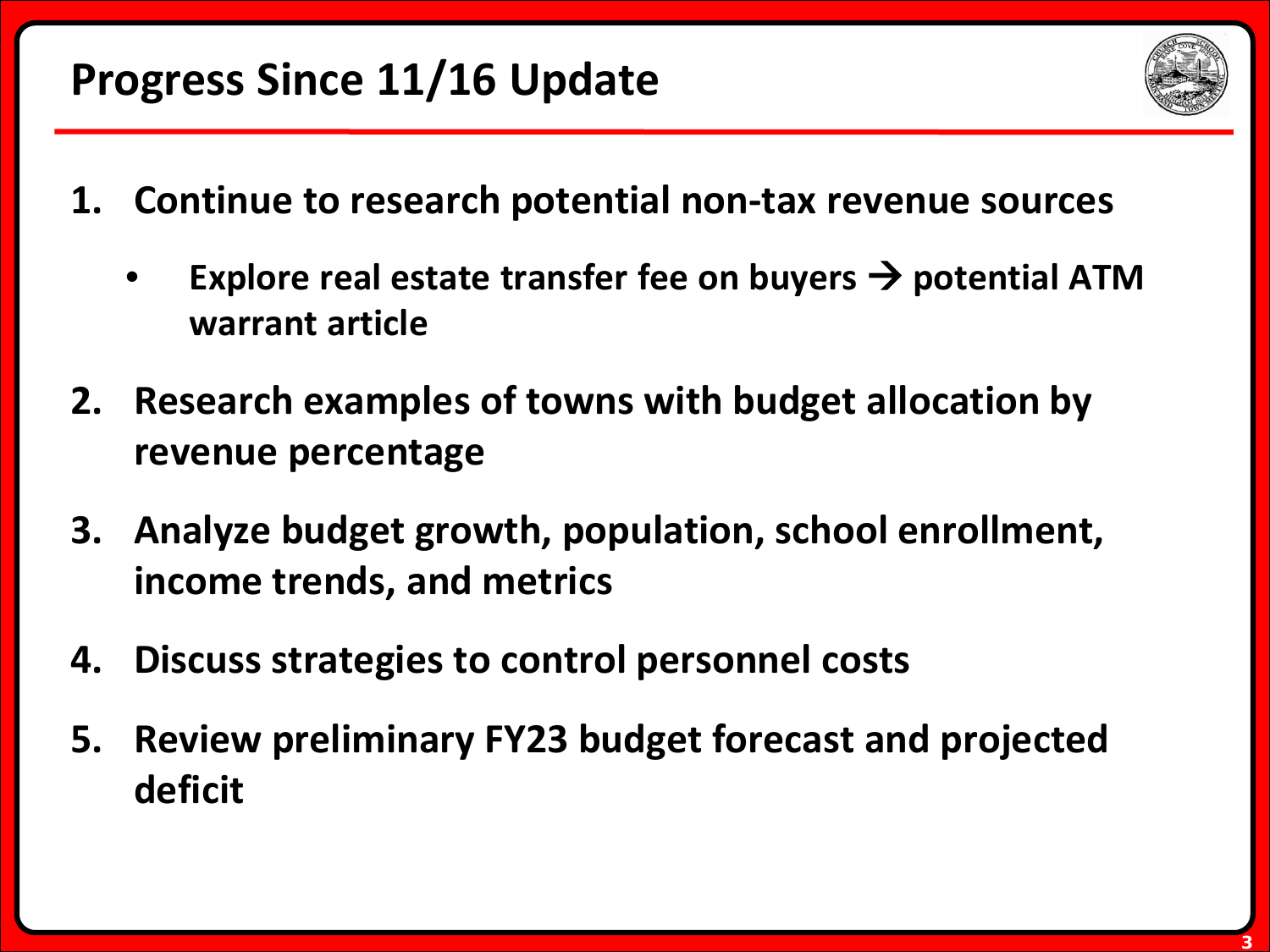# **Key Takeaways**



#### • **Revenue**

- **Researched many revenue sources**
- **SBTF Report will include summary and recommendations for sources to pursue**
- **No new revenue sources are short-term fixes**
- **Need focus on economic development (South Hingham, commercial opportunities)**

#### • **Expenditures**

- **Assessed current expenditures**
- **Looking for ways to reduce costs**
- **Measured Hingham against benchmark towns**
- **Hingham budgets are lean, no redundant services found**

#### • **Considerations**

- **Pursue real estate transfer fee as potential revenue source**
- **Work collaboratively with municipal and school task force year round**
- **Consider a budget split based on agreed upon percentage of Town revenue**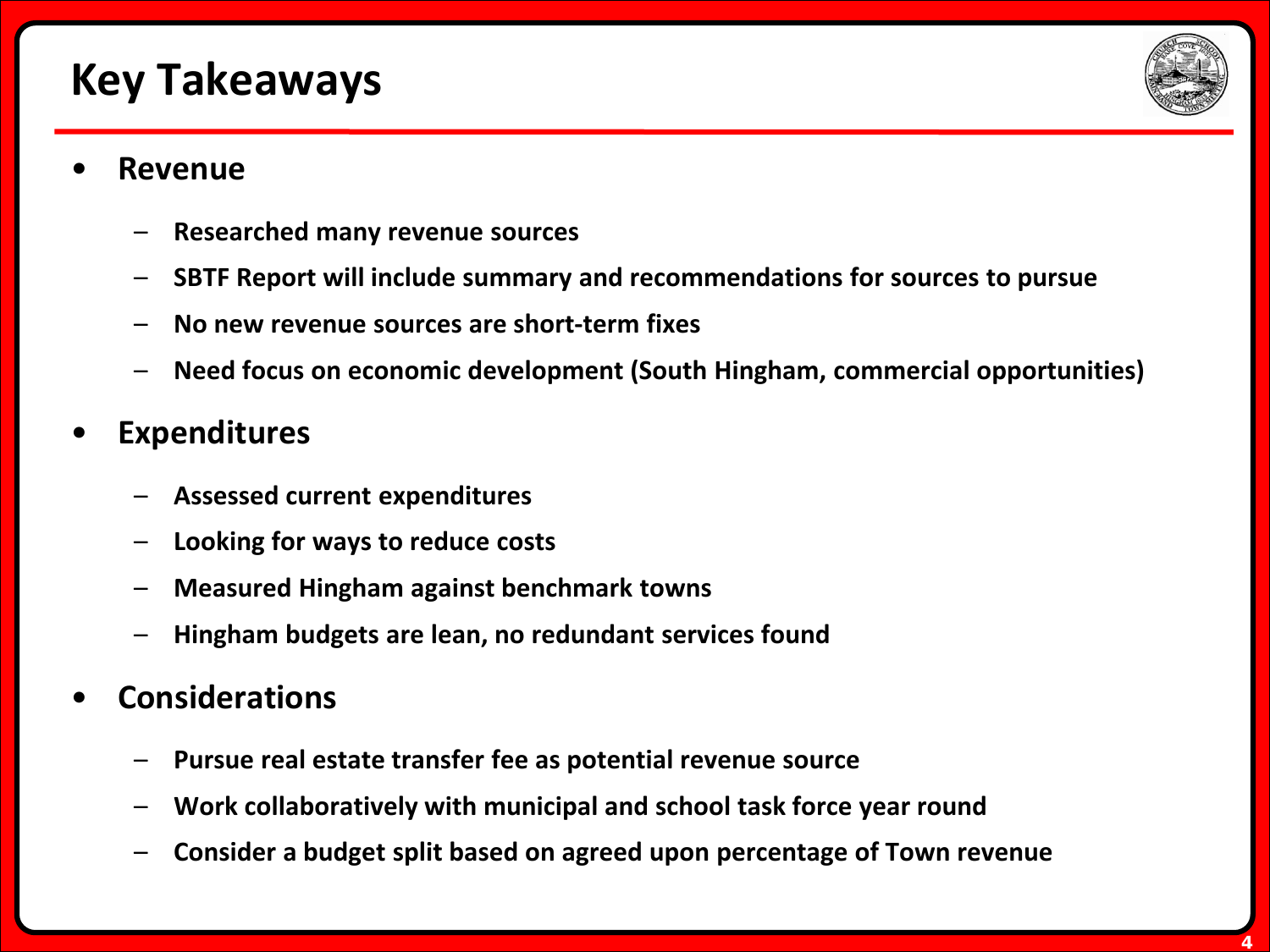## **Next Steps**



- **Evaluate current services and opportunities for cost-saving**
- **Evaluate FY23 budget requests and priorities**
- **Identify strategies to control expenditure growth**
- **Develop options/scenarios and impact on residents**
- **Identify areas for further study/recommendations**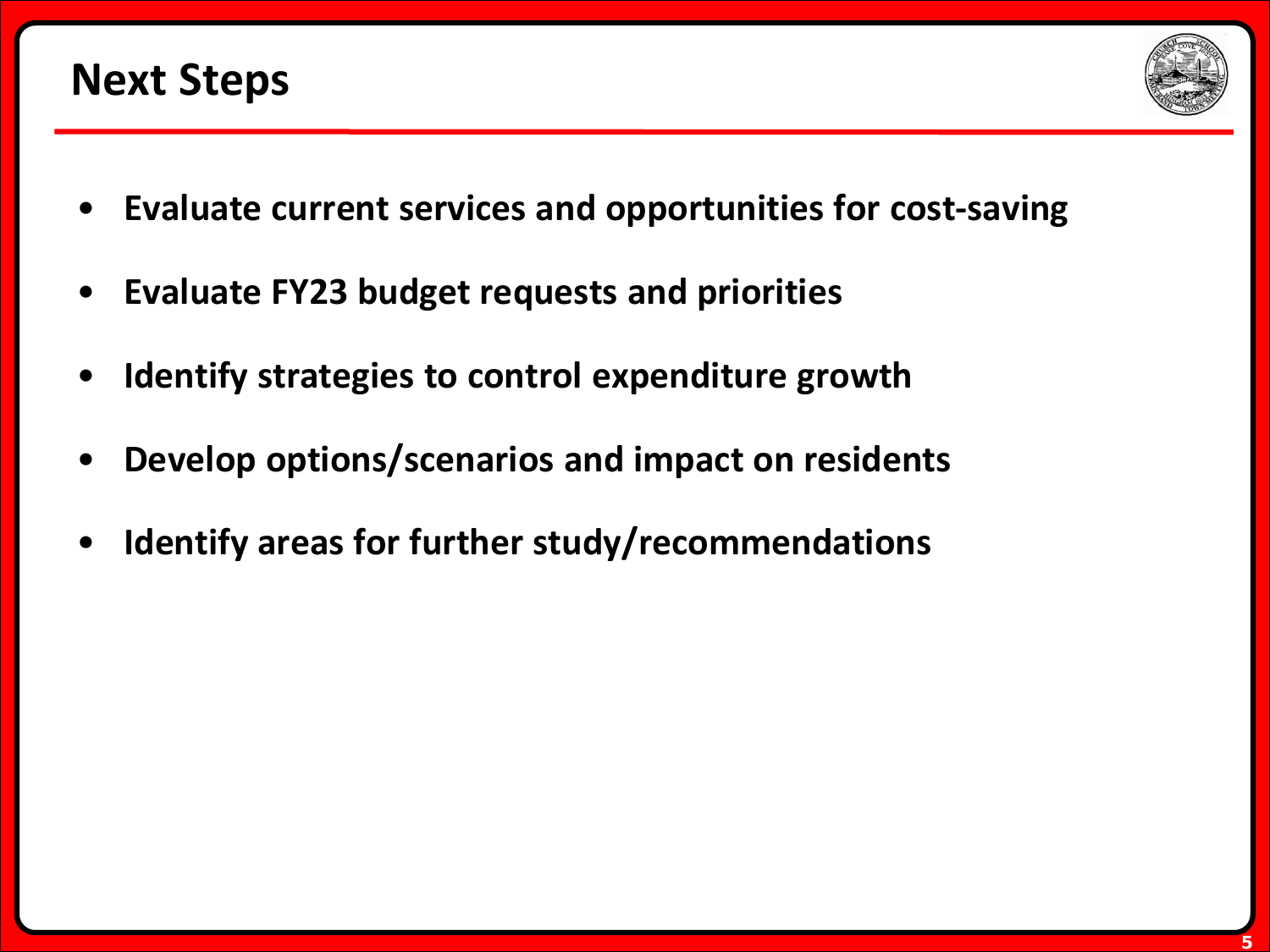

| <b>Month</b>     | <b>Budget Process</b>                                   | <b>Sustainable Budget TF</b>            |
|------------------|---------------------------------------------------------|-----------------------------------------|
| <b>September</b> |                                                         | TF begins research &<br>analysis        |
| <b>October</b>   | TA budget memo                                          | <b>TF work continues</b>                |
| <b>November</b>  | Departmental budgets submitted<br>to TA                 |                                         |
| <b>December</b>  | AdCom budget hearings                                   |                                         |
| <b>January</b>   | School budget submitted to SC;<br>AdCom budget hearings | TF presents findings to<br><b>TA/SB</b> |
| <b>February</b>  | AdCom budget hearings                                   | Public discussions of<br>budget options |
| <b>March</b>     | Final budgets voted, Warrant<br>finalized               |                                         |
| <b>April/May</b> | <b>Annual Town Meeting</b>                              |                                         |